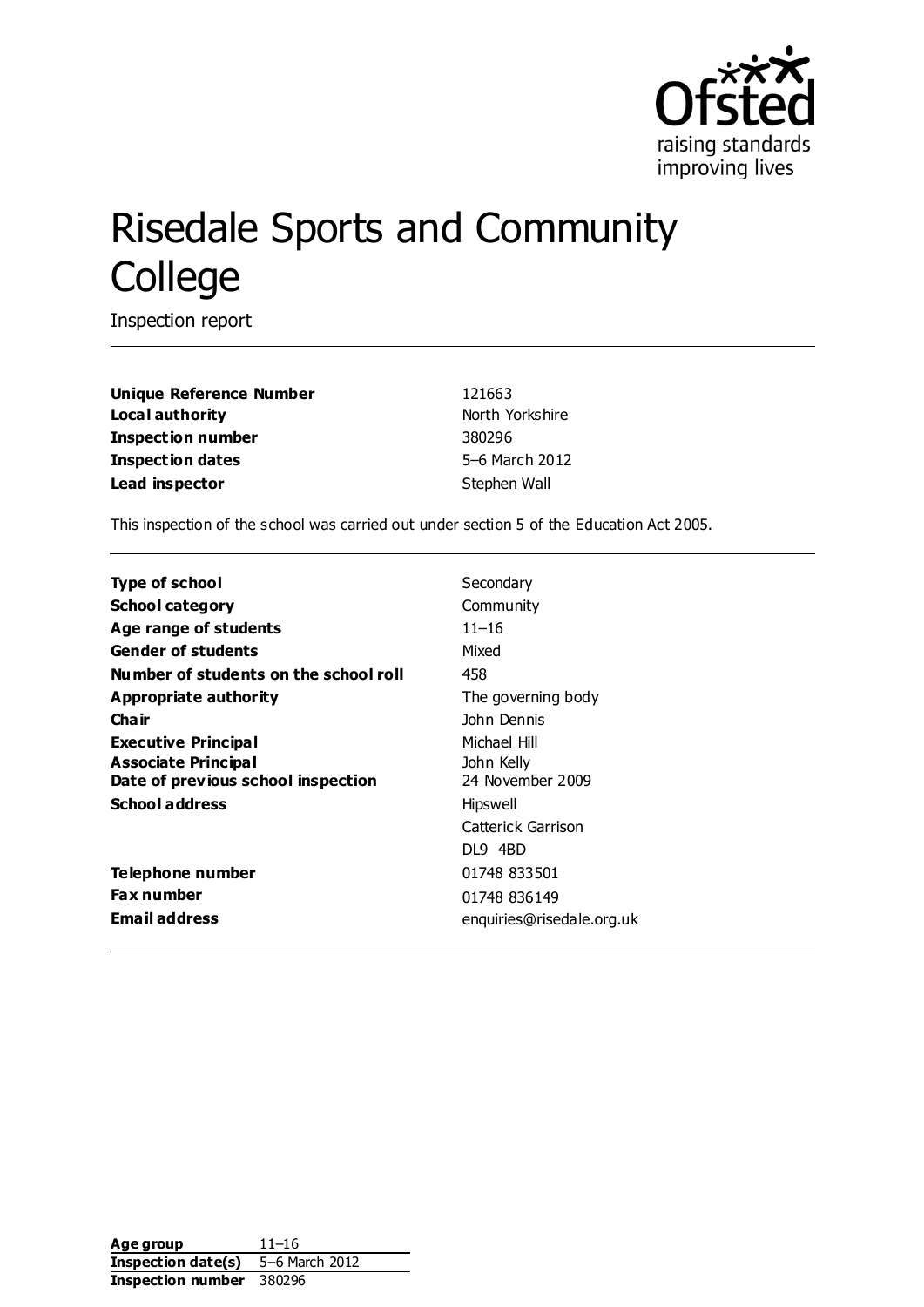

You can use Parent View to give Ofsted your opinion on your child's school. Ofsted will use the information parents and carers provide when deciding which schools to inspect and when.

You can also use Parent View to find out what other parents and carers think about schools in England. You can visit [www.parentview.ofsted.gov.uk,](file:///C:/Users/rcowley/rcowley/AppData/Local/Microsoft/Windows/AppData/Local/Microsoft/Windows/AppData/Local/Microsoft/Windows/Temporary%20Internet%20Files/Low/2012%20January%20on%20inspections/380296%20Risedale%20Sec%20Feb-Mar%202012/www.parentview.ofsted.gov.uk) or look for the link on the main Ofsted website: [www.ofsted.gov.uk](file:///C:/Users/rcowley/rcowley/AppData/Local/Microsoft/Windows/AppData/Local/Microsoft/Windows/AppData/Local/Microsoft/Windows/Temporary%20Internet%20Files/Low/2012%20January%20on%20inspections/380296%20Risedale%20Sec%20Feb-Mar%202012/www.ofsted.gov.uk)

The Office for Standards in Education, Children's Services and Skills (Ofsted) regulates and inspects to achieve excellence in the care of children and young people, and in education and skills for learners of all ages. It regulates and inspects childcare and children's social care, and inspects the Children and Family Court Advisory Support Service (Cafcass), schools, colleges, initial teacher training, work-based learning and skills training, adult and community learning, and education and training in prisons and other secure establishments. It assesses council children's services, and inspects services for looked after children, safeguarding and child protection.

Further copies of this report are obtainable from the school. Under the Education Act 2005, the school must provide a copy of this report free of charge to certain categories of people. A charge not exceeding the full cost of reproduction may be made for any other copies supplied.

If you would like a copy of this document in a different format, such as large print or Braille, please telephone 0300 123 4234, or email [enquiries@ofsted.gov.uk](mailto:enquiries@ofsted.gov.uk)

You may copy all or parts of this document for non-commercial purposes, as long as you give details of the source and date of publication and do not alter the information in any way.

To receive regular email alerts about new publications, including survey reports and school inspection reports, please visit our website and go to 'Subscribe'.

Piccadilly Gate Store Street Manchester M1 2WD

T: 0300 123 4234 Textphone: 0161 618 8524 [enquiries@ofsted.gov.uk](mailto:enquiries@ofsted.gov.uk) [www.ofsted.gov.uk](http://www.ofsted.gov.uk/)



© Crown copyright 2012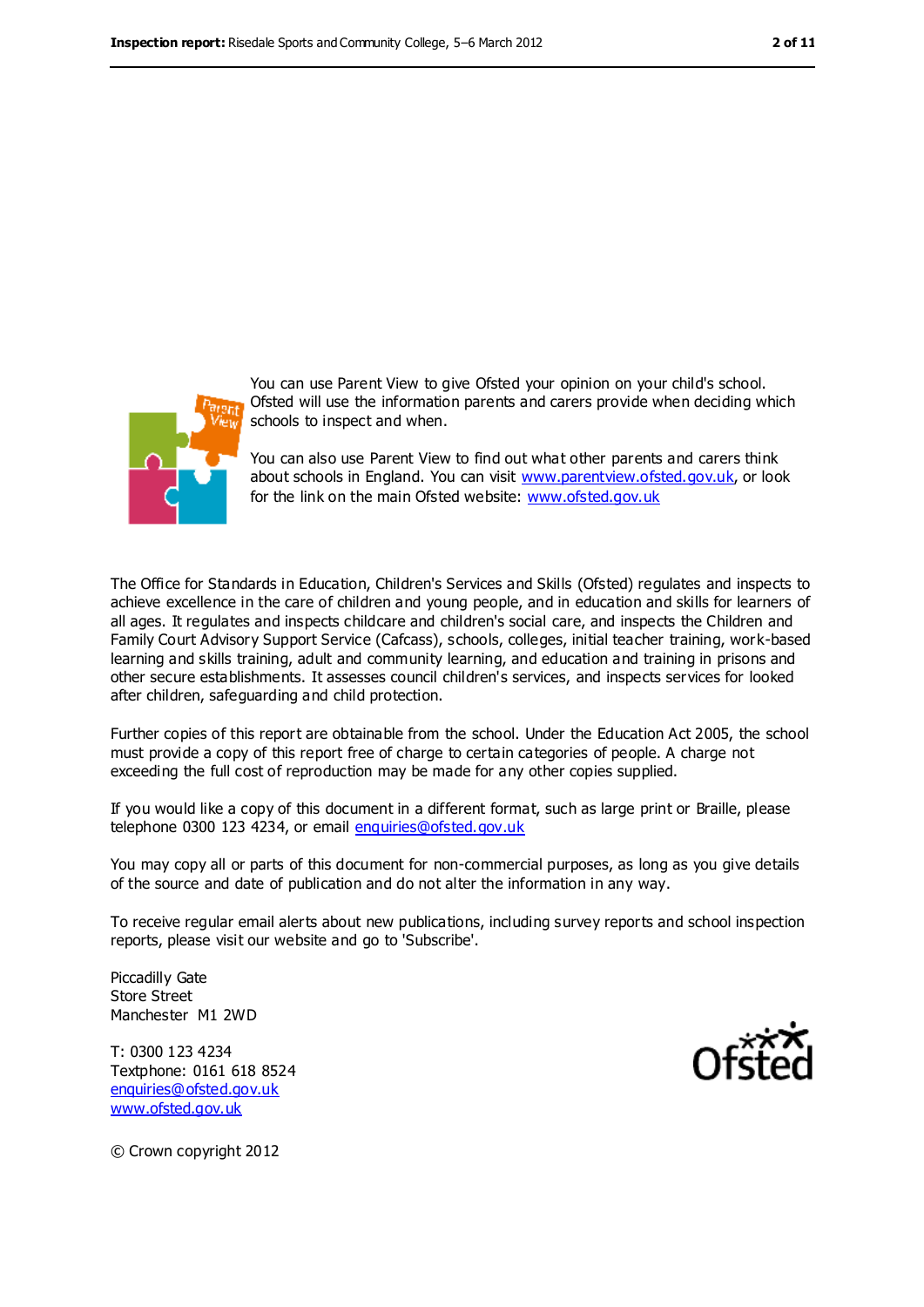## **Introduction**

Inspection team

Stephen Wall Julie McGrane

Additional inspector Additional inspector Patrick Hargreaves **Additional inspector** 

This inspection was carried out with two days' notice. The inspectors observed teaching and learning in 30 lessons taught by 28 members of staff. They also scrutinised samples of students' written work. Inspectors observed students' behaviour in lessons and around the college. The inspectors held meetings with staff, groups of students, members of the governing body and the Executive Principal. The inspectors took account of the responses to the on-line questionnaire (Parent View) in planning the inspection. They observed the college's work, and looked at a wide range of documentation including: the college's evaluation of its effectiveness; the college development plan; records relating to attendance and behaviour; records of monitoring teaching and learning; and minutes of meetings of the governing body. The inspectors analysed 105 questionnaires returned by parents and carers, as well as questionnaires returned by staff and students.

## **Information about the College**

Risedale Sports and Community College is smaller than the average 11−16 high school. It is situated in the heart of the largest army garrison in the United Kingdom and about half of its students come from serving army families. As a result, many more students than usual join and/or leave the college at other than normal times. The proportion of students known to be eligible for free school meals is broadly average. Most students are of White British heritage. However, a significant number of students are from abroad, mostly from Nepal, and speak English as an additional language. The proportion of students who are disabled or who have special educational needs is broadly average. Since September 2009, Risedale has been hard federated with Northallerton College which has students in the 14 to 19 age range. The two colleges share a federated governing body. An Executive Principal oversees both colleges, while an Associate Principal leads and manages Risedale Sports and Community College specifically. In 2011, the college met the government's floor standard, which sets minimum expectations for attainment and progress. The college has Healthy Schools status and is a Stonewall School Champion. It has gained the Inclusion Quality Mark and the Basic Skills Agency Quality Mark. The college is a specialist college for sport.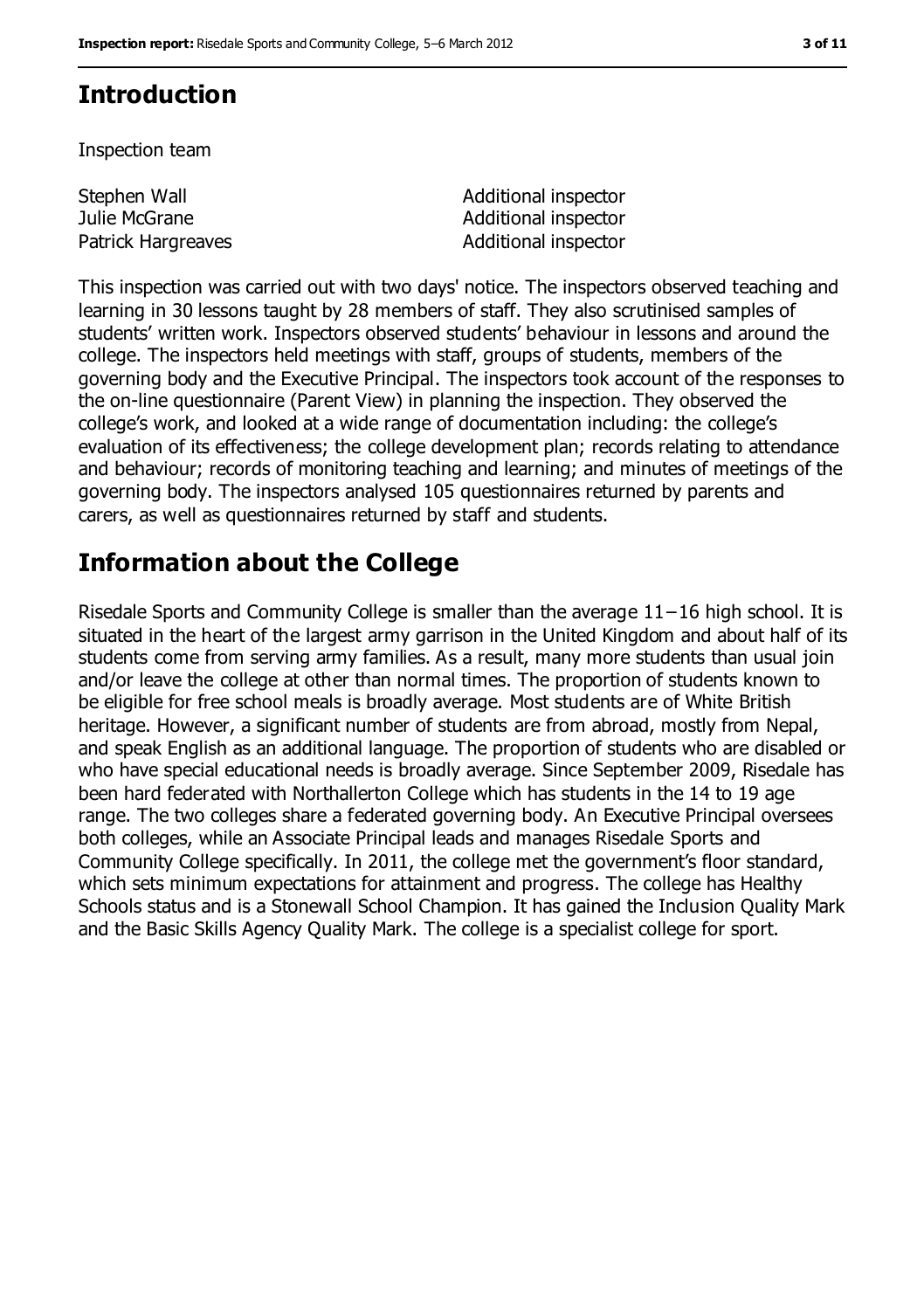**Inspection grades: 1 is outstanding, 2 is good, 3 is satisfactory and 4 is inadequate** Please turn to the glossary for a description of the grades and inspection terms

## **Inspection judgements**

| <b>Overall Effectiveness</b> |  |
|------------------------------|--|
|------------------------------|--|

| <b>Achievement of students</b>          |  |
|-----------------------------------------|--|
| <b>Quality of teaching</b>              |  |
| <b>Behaviour and safety of students</b> |  |
| <b>Leadership and management</b>        |  |

## **Key Findings**

- This is a satisfactory college. It is improving rapidly and securely because good leadership and management, including the leadership and management provided by the federated governing body, are driving it strongly forward. The college is not yet good because the quality of teaching, although improving securely, is still inconsistent.
- From generally low starting points, students make satisfactory and improving progress. Achievement is rising rapidly and securely because the quality of teaching is improving and expectations of what students can achieve are growing. Students generally have very low literacy skills on entry to the college but these are improving very rapidly because of the sharp focus the college provides on this key aspect. All groups of students make satisfactory and improving progress, including disabled students and those who have special educational needs, and students who join the college at other than normal times.
- Teaching is satisfactory. Its quality and impact are improving rapidly because leaders and managers are setting higher expectations and providing sharply focused professional development provision. However, some shortcomings remain such as lack of consistency in challenge and inconsistency in matching tasks closely to students' needs and abilities.
- Students' behaviour is satisfactory and improving. Attendance has risen significantly since the previous inspection and is now high. Students say that they are enjoying learning much more and that they feel very safe in the college because of the very effective support and guidance it provides.
- Good, federated leadership and management provide very clear strategic direction and a sharp focus on improvement. Shared staff development programmes and increasingly successful sharing of good practice are leading to secure improvements in the quality of teaching and students' achievement. Senior leaders evaluate the college's effectiveness accurately and use the outcomes astutely to underpin performance management and drive improvement.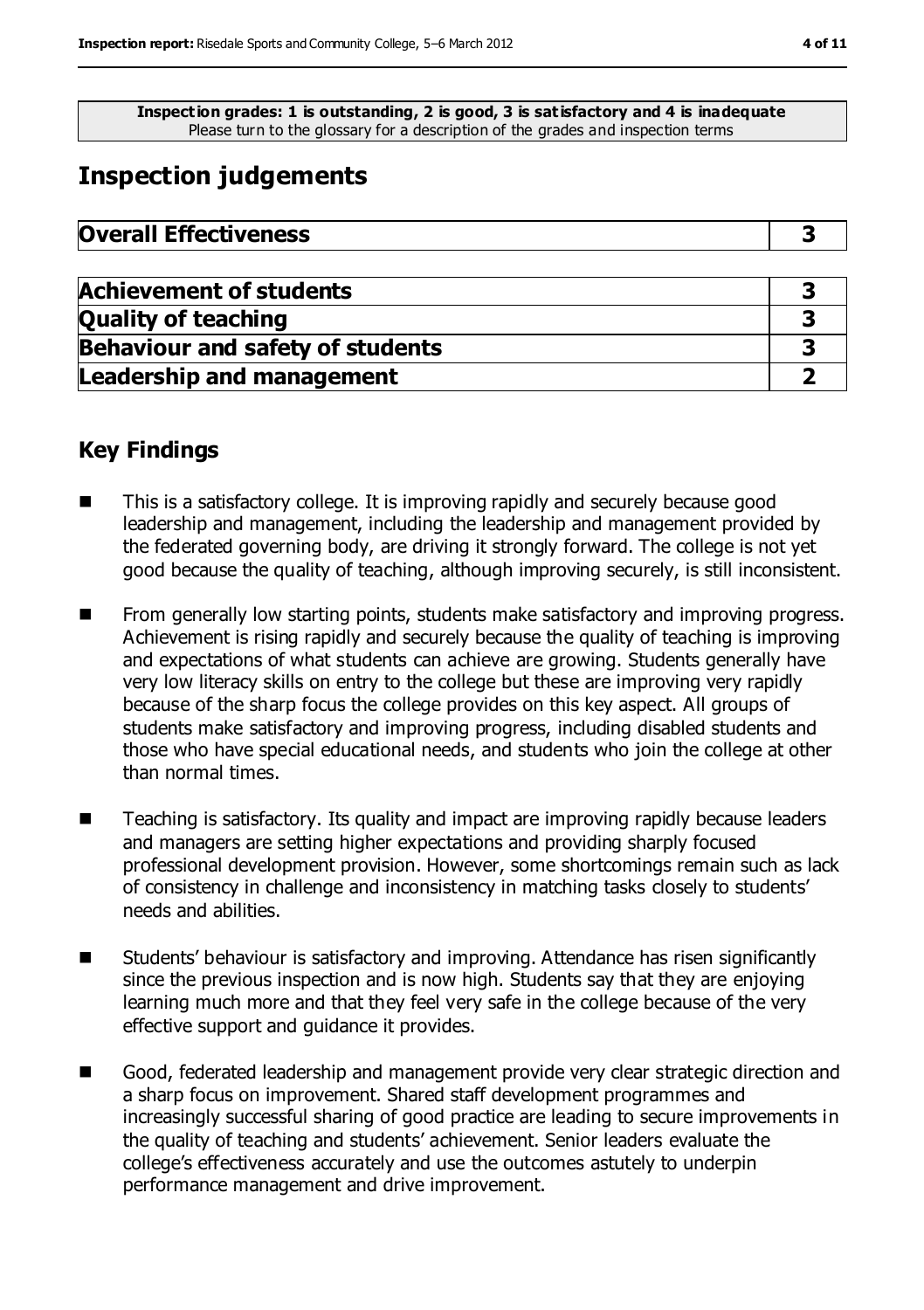■ Schools whose overall effectiveness is judged satisfactory may receive a monitoring visit by an Ofsted inspector before their next section 5 inspection.

## **What does the school need to do to improve further?**

- **Further raise attainment and accelerate progress by making sure that the quality of** teaching is at least consistently good to ensure that:
	- students' prior learning is taken fully into account in making tasks consistently challenging enough
	- tasks are always matched closely to students' needs and abilities
	- students are given more opportunities to take greater responsibility for their own learning
	- students are always clear about what they need to do to improve their work.

## **Main Report**

### **Achievement of students**

Students' overall achievement is satisfactory and improving rapidly. Most questionnaires returned by parents and carers show that they are satisfied with the progress their children are making; inspectors agree with this view.

In lessons students are generally eager to learn. They are industrious and strive to give of their best. Most students are keen to answer questions, although sometimes they are too passive, especially when the tasks they are set are sometimes too easy or too challenging. Students enjoy working in pairs and in groups where they willingly contribute their thoughts and ideas. Most students listen respectfully to the views of others.

From attainment levels that are generally low on entry to the college, students make satisfactory and improving progress. Since the previous inspection, attainment by the end of Key Stage 4 has remained low, despite year-on-year improvement. However, in 2011 attainment rose sharply, especially the proportion of students who attained the key measure of five or more GCSE higher grade passes including English and mathematics. The gap with national averages was closed significantly. College data, confirmed by inspection findings, show that this steep rise in attainment and achievement is set to continue because of the rapidly improving quality of teaching and much higher expectations set by leaders and managers at all levels. Students' writing, reading and communication skills are improving very rapidly from generally very low starting points because of the highly effective, wholecollege focus on literacy that is evident in nearly every lesson. The improvement in students' literacy skills is underpinning the general rise in achievement across the college. Disabled students, those who have special educational needs and students known to be eligible for free school meals also make satisfactory and improving progress because of the effective support they receive. The needs of students who join the college at other than normal times, including students from abroad, are accurately and quickly assessed so that targeted support can be provided. As a result, these students also make satisfactory and improving progress.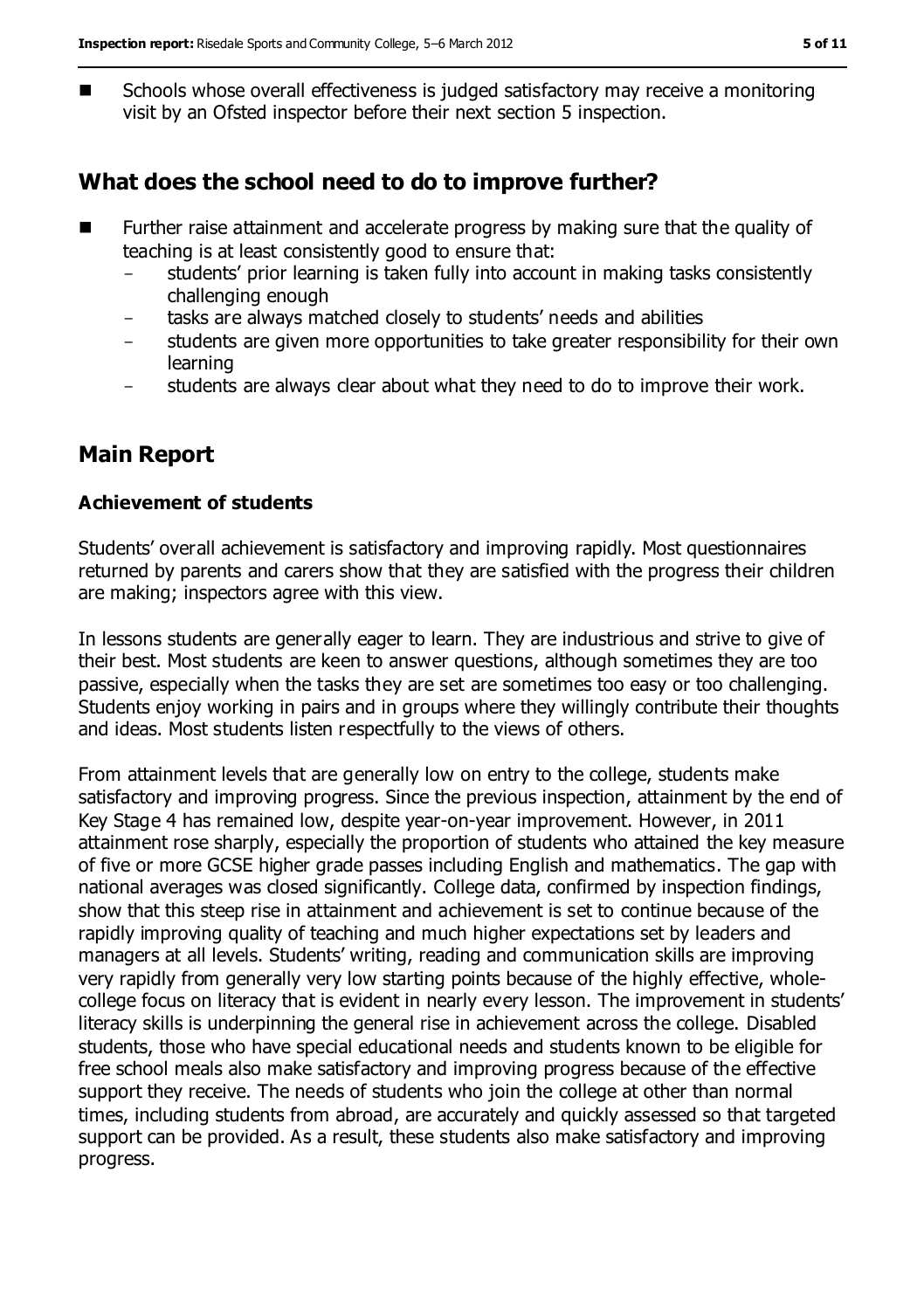### **Quality of teaching**

Teaching is satisfactory. The amount of teaching that is good or better is increasing rapidly because teachers are using assessment data with greater confidence and to much better effect. Despite this, inconsistencies remain, especially in the level of challenge that teaching presents to different groups of students. Where teaching gets the level of challenge exactly right, students make very rapid progress. In one Key Stage 3 German lesson, for example, students made outstanding progress in using complex sentence structures because the teaching was appropriately challenging and varied. Expectations were high and students took obvious relish in rising to the challenge of mastering the complexities of using advanced grammatical constructions with correct word order. In another Key Stage 4 religious education lesson, challenging teaching led to excited and enthrallingly competitive debate on the nature of good and evil. All students made confident and insightful comments. Enjoyment and learning were outstanding in all respects as a result. However, some teaching does not take enough account of what students already know and time is wasted by repeating subject matter that students have already mastered; this acts as a brake on accelerating progress faster. Teaching gives students plenty of opportunities to work in groups and pairs. However, expectations are not always made explicit with the result that teaching sometimes has to resort to guiding students too much rather than encouraging students to assume responsibility for their own learning. The teaching of English and mathematics is improving securely leading to rapid improvement in attainment and progress in both subjects. Teachers mark students' books regularly but the quality of their comments is inconsistent in showing students what they need to do to improve their work.

Teachers are consistently adept at using questioning effectively to encourage students to give extended answers and justify their reasoning. This improves students' speaking skills and makes a valuable contribution to their social, moral, spiritual and cultural development by developing their levels of self-confidence, self-belief and their ability to reflect on problems in a reasoned and mature manner. Students improving progress is supported by a good curriculum that is well-matched to students' interests and abilities. Enterprise activities and personal, social and health education lessons are taught well and are valued by students.

Students say that the quality of teaching is improving and that they are enjoying learning more as a result. Questionnaires returned by parents and carers show almost unanimous satisfaction with the quality of teaching, although a few parents and carers comment that some teaching is not challenging enough, thus reflecting inspectors' views.

#### **Behaviour and safety of students**

Behaviour is satisfactory and improving. Questionnaires returned by parents, carers and students show some concern about behaviour in lessons. However, students say that behaviour is improving and that fewer lessons are now interrupted by poor behaviour. Only when teaching lacks some pace or sets tasks that are too easy or too difficult does behaviour sometimes deteriorate. Inspection evidence confirms these views. College records relating to incidents of poor behaviour show a significant decrease in their regularity and severity since the previous inspection. Students now take on many more responsibilities in the college. For example, older students enjoy helping younger students with their work,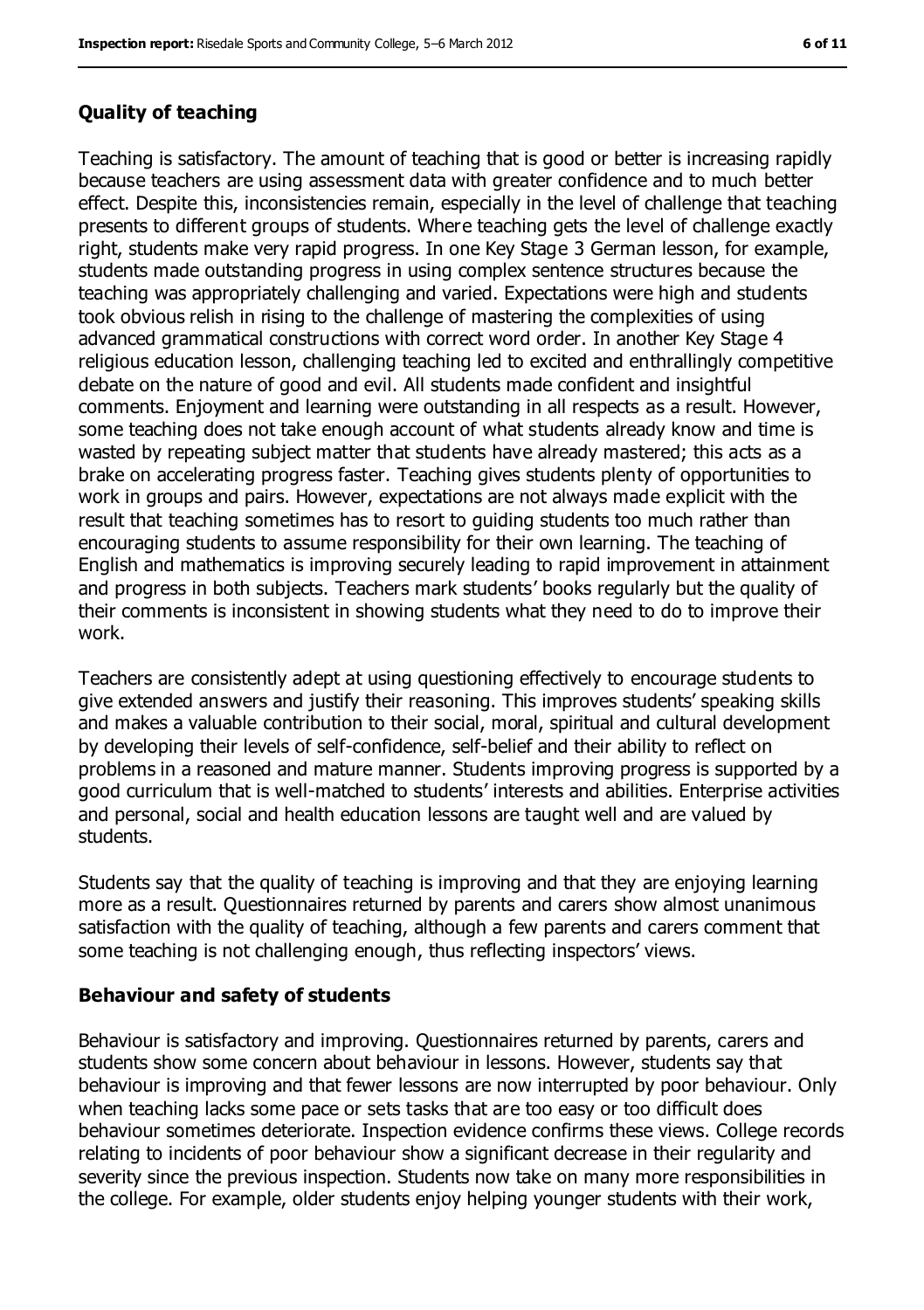especially in reading. This is increasing students' commitment to the college and nurturing their sense of self-worth and maturity.

Students say that bullying of any kind is no longer a significant problem and that incidents are dealt with effectively. However, a small minority of parents and carers say that bullying is a problem for their children; this has been brought to the attention of senior leaders and managers by inspectors. The college tackles homophobic bullying effectively. For example, recent input from members of the armed forces on the topic of homophobic bullying was very effective. Students say that it opened their eyes and that homophobic name-calling has virtually ceased as a result. Students, parents and carers all believe the college is a safe place to be. Students show sound awareness of what constitute potentially unsafe situations and how to tackle or avoid them. Procedures for checking on and promoting the importance of attendance have been tightened and extended. As a result, and because of students' increasingly positive attitudes, attendance has risen sharply and is now high.

### **Leadership and management**

The college has benefited significantly from being federated with another college. The shared governing body is astutely led. It provides good levels of support and challenge in the drive for improvement under the umbrella of providing the best possible life chances for both sets of students. Shared professional development of staff and sharing of good practice have been instrumental in driving up the quality of teaching and students' achievement at Risedale. The college's specialism in sports has also been influential in sharing and promoting good practice and improving achievement. Staff morale is high and teamwork is strong in pursuit of improvement. Middle leaders and managers are becoming much more effective in developing their areas of responsibility. The management of performance is linked closely to strategic planning to ensure that the college continues on its path of improvement. Rapidly rising achievement, much higher levels of attendance and much more positive student attitudes all demonstrate the college's good capacity to continue on its upward trajectory.

The college provides a good quality curriculum that is closely matched to students' differing needs and abilities. It underpins students' growing aspirations and rising levels of achievement. The positive impact of the curriculum is seen in the sharp reduction it has brought about in the numbers of students leaving the college who are not in employment, training or education. The college provides highly effective care, guidance and support, especially for students whose circumstances may make them vulnerable and for those who join the college at other than normal times. As a result, these students are fully included in the life of the college and make similar rates of progress to other students. Any discrimination is tackled rigorously. Equality of opportunity is effective. Its impact is evident in the fact that all groups of students are making satisfactory and improving progress.

Students' social, moral, spiritual and cultural development is good. Students have a wide range of opportunities to take on responsibilities to develop their social and caring skills. Links with other schools in more challenging circumstances both at home and abroad raise students' awareness and appreciation of diversity and the need for tolerance of those who are different or less fortunate.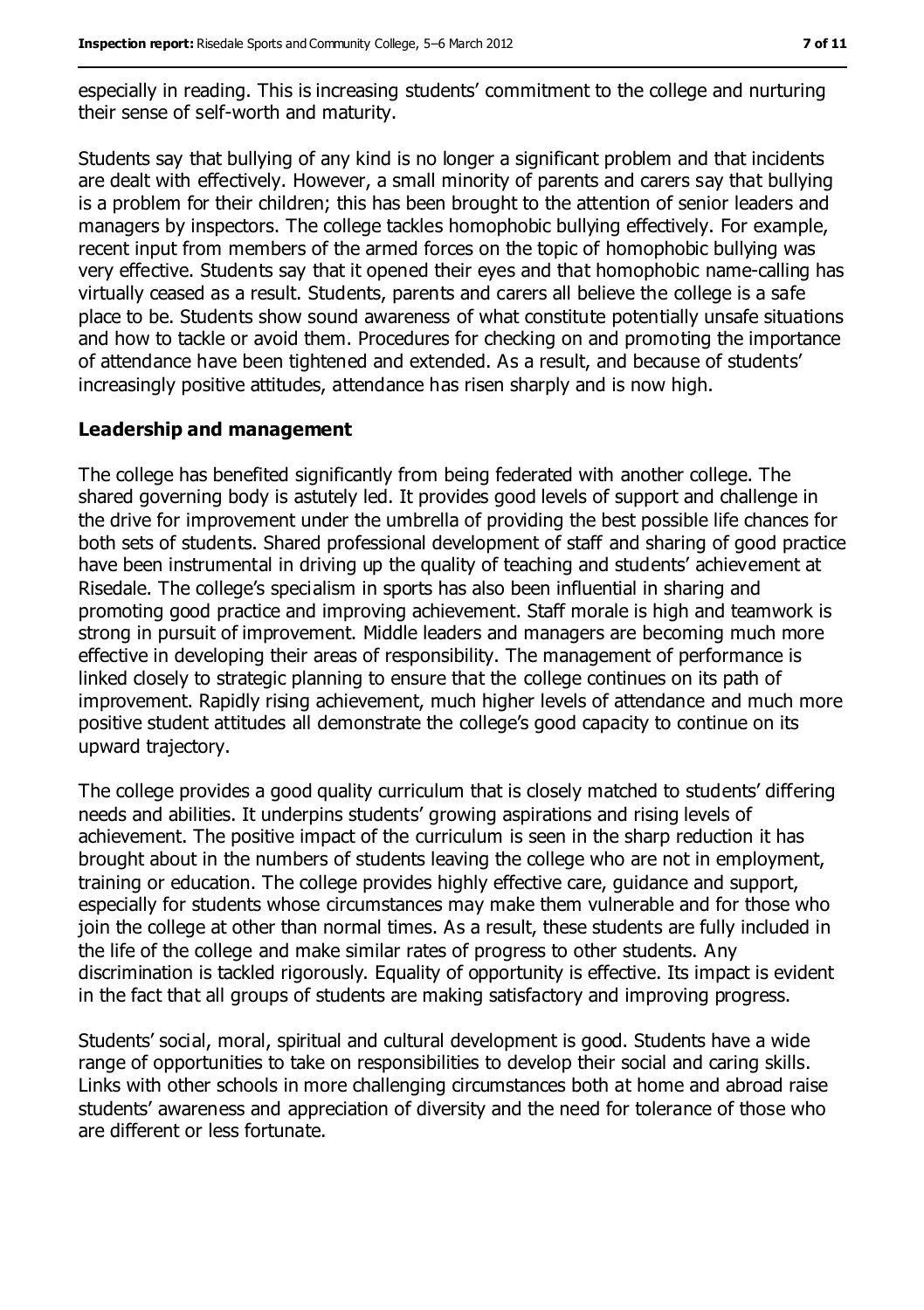## **Glossary**

## **What inspection judgements mean**

| <b>Grade</b> | <b>Judgement</b> | <b>Description</b>                                                                                                                                                                                                              |
|--------------|------------------|---------------------------------------------------------------------------------------------------------------------------------------------------------------------------------------------------------------------------------|
| Grade 1      | Outstanding      | These features are highly effective. An outstanding school<br>provides exceptionally well for all its students' needs.                                                                                                          |
| Grade 2      | Good             | These are very positive features of a school. A school that is<br>good is serving its students well.                                                                                                                            |
| Grade 3      | Satisfactory     | These features are of reasonable quality. A satisfactory school<br>is providing adequately for its students.                                                                                                                    |
| Grade 4      | Inadequate       | These features are not of an acceptable standard. An<br>inadequate school needs to make significant improvement in<br>order to meet the needs of its students. Ofsted inspectors will<br>make further visits until it improves. |

### **Overall effectiveness of schools**

|                       | Overall effectiveness judgement (percentage of schools) |      |                     |                   |
|-----------------------|---------------------------------------------------------|------|---------------------|-------------------|
| <b>Type of school</b> | <b>Outstanding</b>                                      | Good | <b>Satisfactory</b> | <b>Inadequate</b> |
| Nursery schools       | 46                                                      | 46   |                     |                   |
| Primary schools       |                                                         | 47   | 40                  |                   |
| Secondary schools     | 14                                                      | 38   | 40                  |                   |
| Special schools       | 28                                                      | 48   | 20                  |                   |
| Pupil referral units  | 15                                                      | 50   | 29                  |                   |
| All schools           |                                                         | 46   | 38                  |                   |

New school inspection arrangements have been introduced from 1 January 2012. This means that inspectors make judgements that were not made previously.

The data in the table above are for the period 1 September 2010 to 31 August 2011 and represent judgements that were made under the school inspection arrangements that were introduced on 1 September 2009. These data are consistent with the latest published official statistics about maintained school inspection outcomes (see www.ofsted.gov.uk).

The sample of schools inspected during 2010/11 was not representative of all schools nationally, as weaker schools are inspected more frequently than good or outstanding schools.

Primary schools include primary academy converters. Secondary schools include secondary academy converters, sponsor-led academies and city technology colleges. Special schools include special academy converters and non-maintained special schools.

Percentages are rounded and do not always add exactly to 100.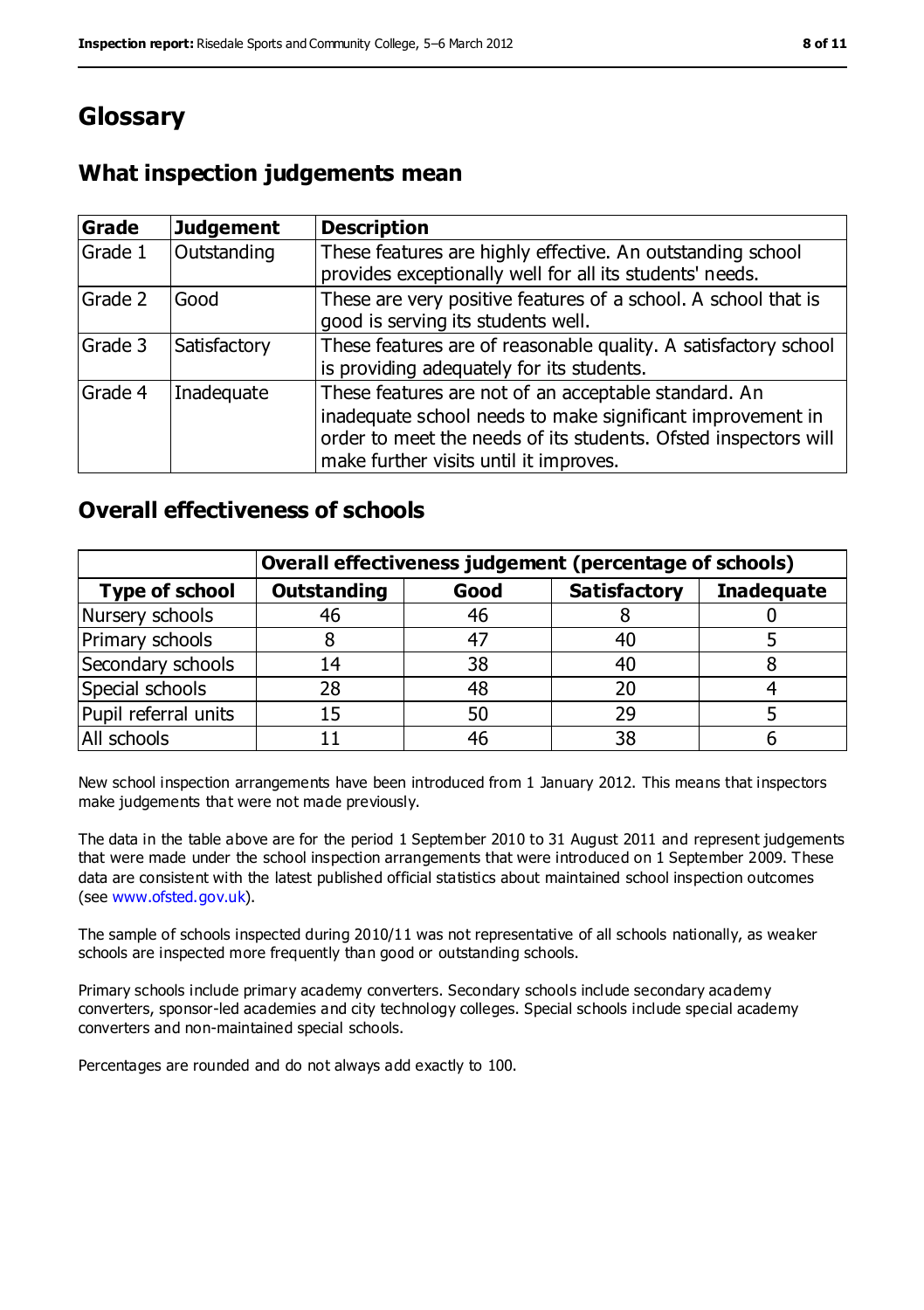## **Common terminology used by inspectors**

| Achievement:                  | the progress and success of a pupil in their learning and<br>development taking account of their attainment.                                                                                                               |
|-------------------------------|----------------------------------------------------------------------------------------------------------------------------------------------------------------------------------------------------------------------------|
| Attainment:                   | the standard of the students' work shown by test and<br>examination results and in lessons.                                                                                                                                |
| Behaviour                     | how well students behave in lessons, with emphasis on their<br>attitude to learning. Students' punctuality to lessons and<br>their conduct around the school.                                                              |
| Capacity to improve:          | the proven ability of the school to continue improving based<br>on its self-evaluation and what the school has accomplished<br>so far and on the quality of its systems to maintain<br>improvement.                        |
| Leadership and<br>management: | the contribution of all the staff with responsibilities, not just<br>the governors and headteacher, to identifying priorities,<br>directing and motivating staff and running the school.                                   |
| Learning:                     | how well students acquire knowledge, develop their<br>understanding, learn and practise skills and are developing<br>their competence as learners.                                                                         |
| Overall effectiveness:        | inspectors form a judgement on a school's overall<br>effectiveness based on the findings from their inspection of<br>the school.                                                                                           |
| Progress:                     | the rate at which students are learning in lessons and over<br>longer periods of time. It is often measured by comparing<br>the students' attainment at the end of a key stage with their<br>attainment when they started. |
| Safety                        | how safe students are in school, including in lessons; and<br>their understanding of risks. Students' freedom from bullying<br>and harassment. How well the school promotes safety, for<br>example e-learning.             |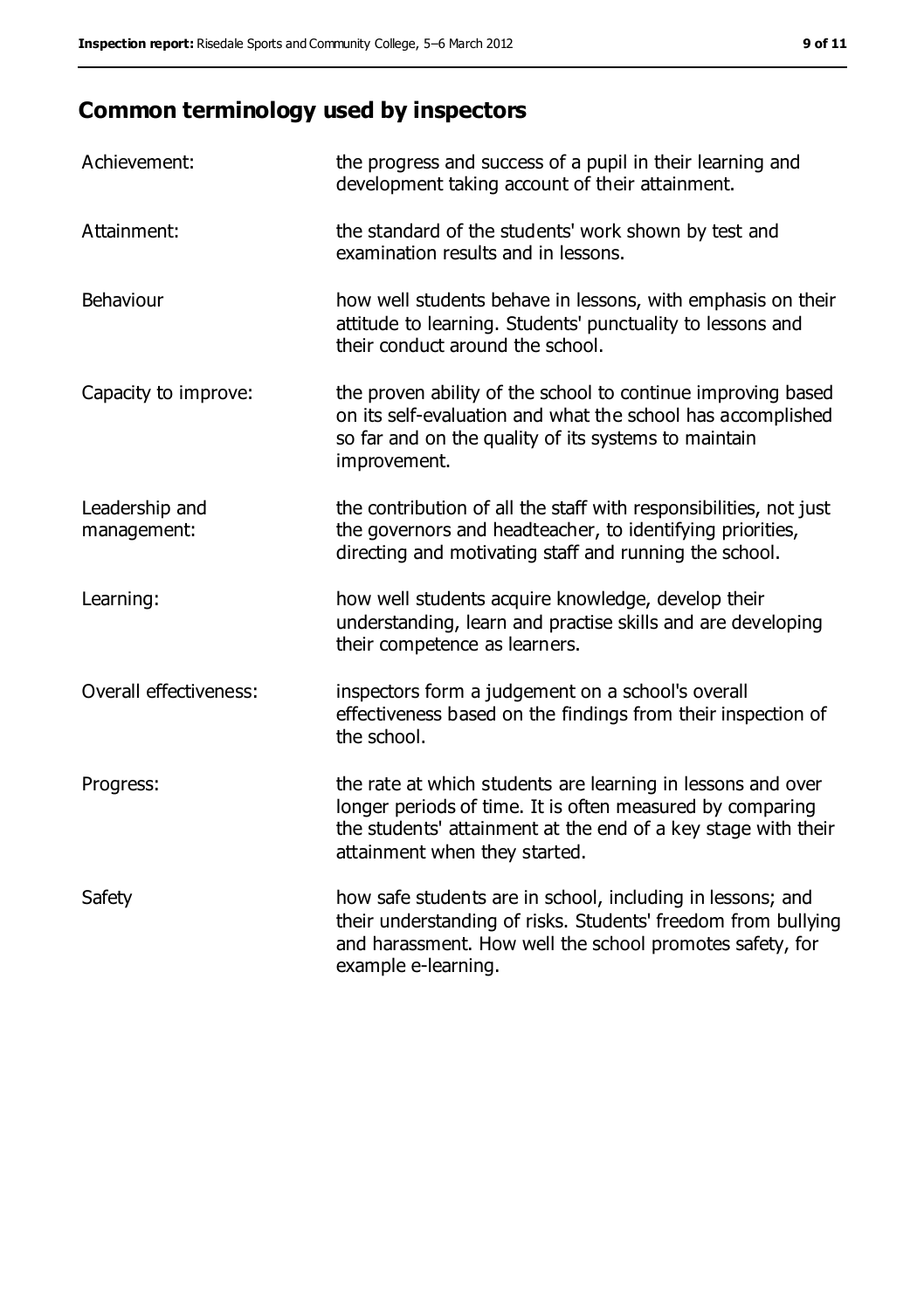#### **This letter is provided for the school, parents and carers to share with their children. It describes Ofsted's main findings from the inspection of their school.**



7 March 2012

Dear Students

#### **Inspection of Risedale Sports and Community College, Catterick Garrison, DL9 4BD**

Thank you for the warmth of your welcome during the recent inspection of your college.

Your college provides you with a satisfactory and rapidly improving quality of education. It is improving because good leadership and management are setting much higher expectations and because the quality of teaching you receive is becoming much better and more effective in helping you to learn. You told us that behaviour is improving and the evidence we gathered during the inspection confirms this. Your attendance levels have shot up since the previous inspection – well done! It was good to see how the students who join your college from abroad are treated with respect and welcomed into the college community.

In order to help your college improve even faster, we are asking it to do make sure that the quality of teaching is consistently at least good to ensure that:

- what you already know is taken fully into account in making tasks consistently challenging enough for you
- tasks are always matched closely to your needs and abilities
- **U** you are given more opportunities to take greater responsibility for your own learning
- you are always clear about what you need to do to improve your work.

I am confident that you will continue to work hard to make sure your college goes from strength to strength in the coming years.

I wish you all the best for the future.

Yours sincerely

Stephen Wall Lead inspector